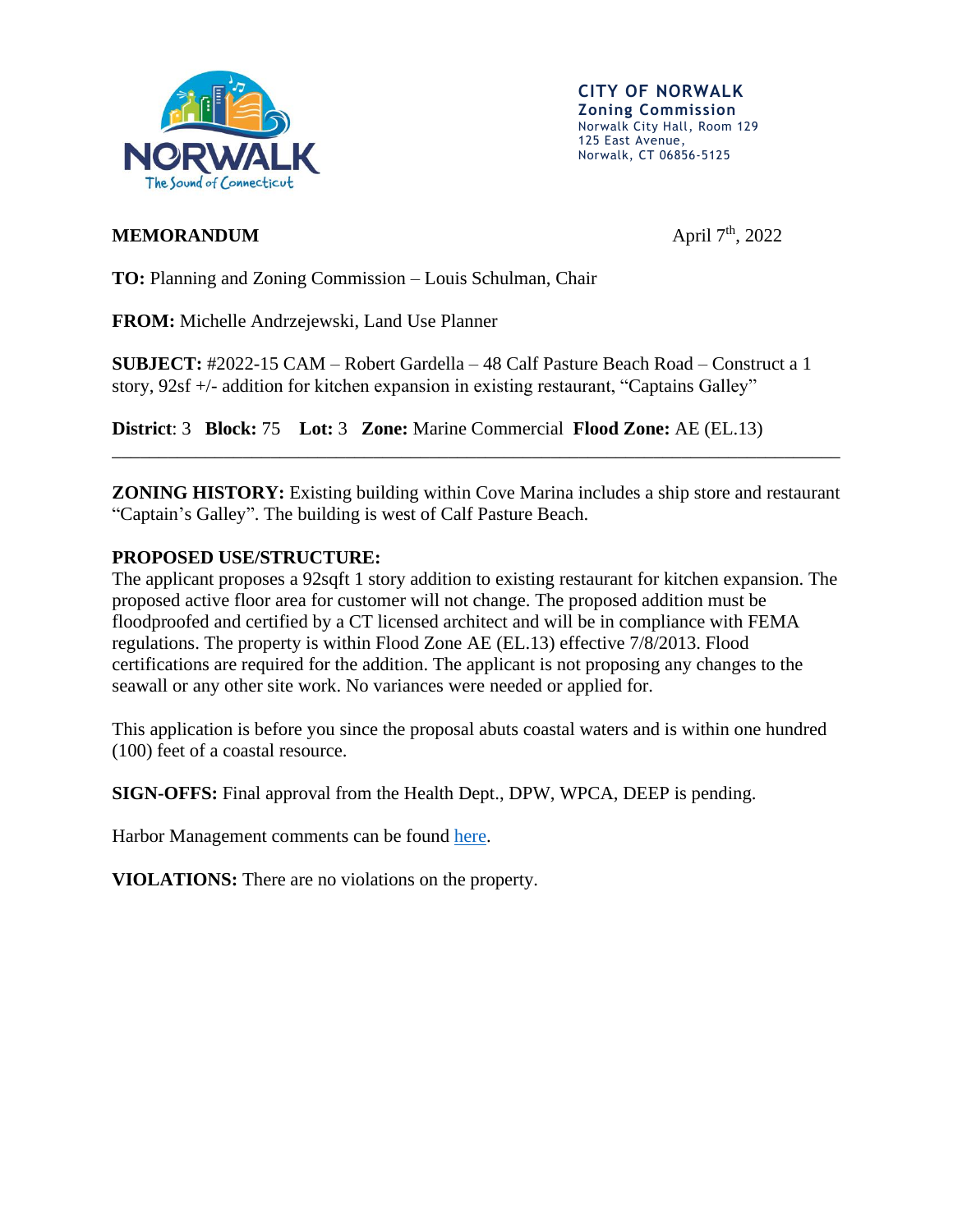The following resolution is offered:

## **\*DRAFT RESOLUTION TO APPROVE\***

**THEREFOR BE IT RESOLVED** that application #2022-15 CAM – Robert Gardella – 48 Calf Pasture Beach Road – Construct a 1 story, 92sf +/- addition for kitchen expansion in existing restaurant, "Captain's Galley" as shown on improvement location survey dated 3/8/2022 prepared by Arcamone Land Surveyor, LLC Norwalk, CT, and architectural plans dated 12/27/2021 prepared by ADA Architects Norwalk, CT, be **APPROVED** subject to the following conditions:

- 1. That all department sign-offs are obtained prior to issuance of any Zoning Permit; and
- 2. That all City storm-water management requirements are met; and
- 3. That a permit is obtained from the Department of Public Works regarding City stormwater management requirements; and
- 4. That all required soil sedimentation and erosion controls are in place prior to the start of any construction; and
- 5. That any additional needed soil sedimentation and erosion controls be installed at the direction of the Staff; and
- 6. That any and all HVAC units shall be located in conformance with the applicable zoning setbacks and have flood certifications; and
- 7. That no changes to the seawall are permitted without City review and DEEP approval; and
- 8. That flood certifications be submitted prior to issuance of a zoning permit by a CT licensed engineer or architect for the addition; and

**BE IT FURTHER RESOLVED** that this proposal complies with Section 118-1110 and all applicable coastal resource and use policies; and

**BE IT FURTHER RESOLVED** that the effective date of this approval shall be April 18<sup>th</sup>, 2022.

You must obtain a zoning approval and a building permit prior to any work on the site. A building permit must be obtained within one year of the effective date or this CAM approval automatically becomes null and void.